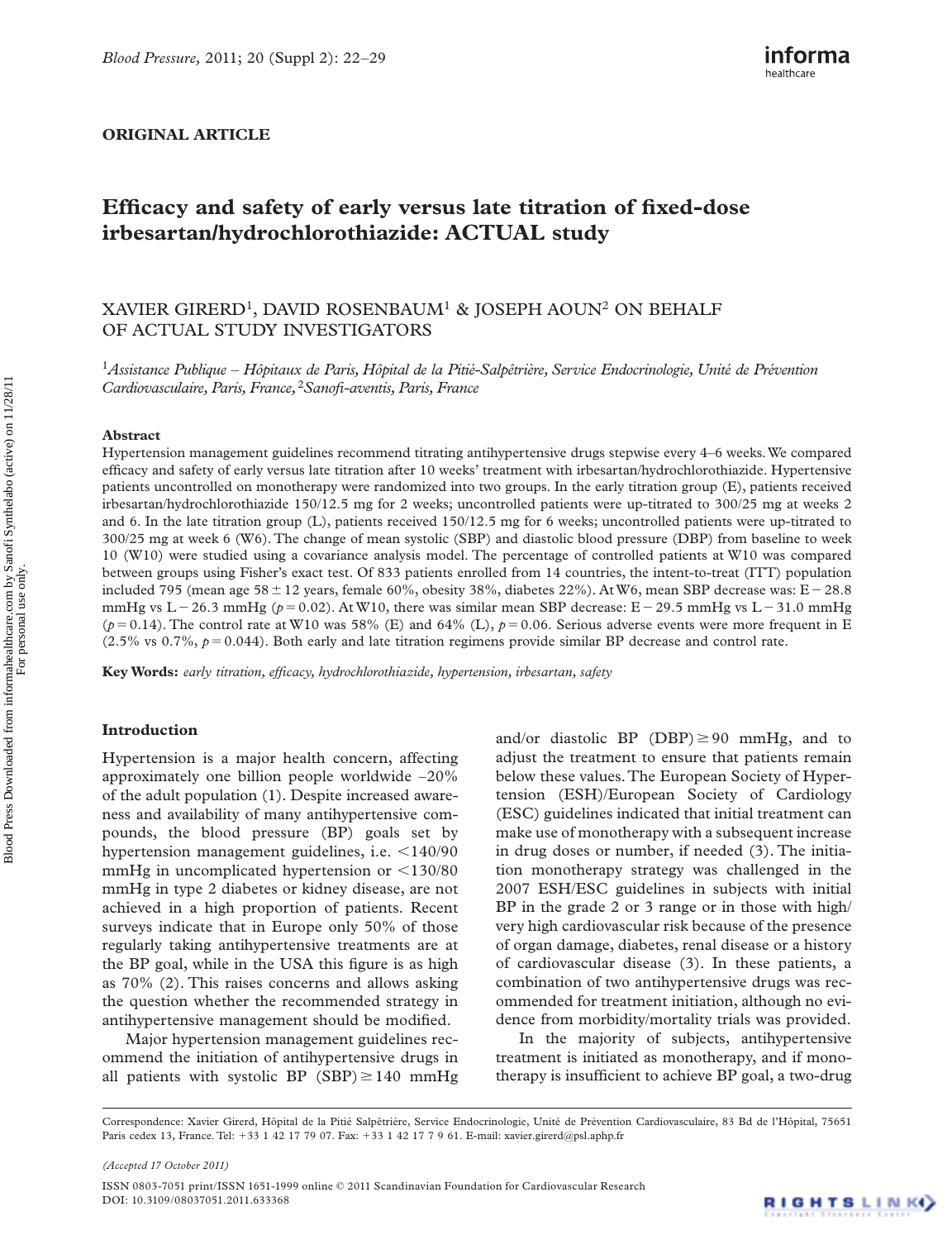combination is prescribed. In several cases, a fixeddose combination (FDC) is decided, but a vast choice of dosages is available, in particular in the case of addition of a diuretic to an angiotensin receptor blocker (ARB). The use of an FDC containing the lowest dosage of hydrochlorothiazide (HCTZ) is recommended at this step and adjustment of doses for one or both components is eventually realized after 4–6 weeks of follow-up. However, to achieve BP goal more promptly, a quicker adjustment of doses of the FDC after only 2 weeks of follow-up should be realized.

The ACTUAL study was designed to test this hypothesis. The study was conducted in hypertensive subjects unsuccessfully controlled with monotherapy and switched to irbesartan/HCTZ 150/12.5 mg as first step, and then to irbesartan/HCTZ 300/25 mg in fixed doses combined.

The aim of this study was to evaluate the efficacy and safety of two hypertension management strategies: a conservative strategy with a late stepwise titration after 6 weeks of follow-up; and an early strategy with a rapid stepwise titration after 2 weeks of follow-up. The primary objective was to compare the antihypertensive efficacy of the two strategies. Secondary objectives were to determine the incidence and severity of adverse events (AEs) and to compare the antihypertensive efficacy of the two strategies in the sub-group of obese patients and in the population of patients with type 2 diabetes.

#### **Methods**

#### *Study design*

This international study was carried out at 89 centers in 14 countries (Algeria, Argentina, Brazil, Colombia, Ecuador, Egypt, Lebanon, Mexico, Morocco, Peru, Saudi Arabia, Tunisia, United Arab Emirates and Venezuela). Two hypertension management strategies were compared in a randomized, open-label, parallel-group, prospective study. The first strategy used was a late titration regimen based on a decision to titrate the antihypertensive regimen (by doubling initial dosage) after 6 weeks of follow-up. The second was an early titration regimen based on a decision to double the initial dosage after only 2 weeks of follow-up (Figure 1). Patients who fulfilled inclusion/ exclusion criteria and signed informed consent were randomized using an interactive voice response system.Ethics committee approval was sought and granted for all centers in the participating countries.

#### *Study population*

Outpatients  $\geq 18$  years of age were enrolled if they had established essential hypertension treated for at least 4 weeks by antihypertensive monotherapy, had uncontrolled BP (defined as  $SBP \ge 160$  mmHg and/or  $DBP \ge 100$  mmHg in patients without diabetes or  $SBP \ge 150$  mmHg and/or  $DBP \ge 90$  mmHg in patients with diabetes) and if they signed the written informed consent.

Patients were excluded if they had any of the following:  $SBP \ge 180$  mmHg and/or  $DBP \ge 110$  mmHg at baseline visit (V1); known or suspected causes of secondary hypertension; associated cardiovascular conditions that do not allow stopping the current antihypertensive drug; known hypersensitivity or contraindications to the study drugs; administration of any other investigational drug within 30 days prior to study entry.

#### *Study treatments and concomitant medications*

The investigational products: irbesartan/HCTZ (CoAprovel<sup>®</sup>) 150 mg/12.5 mg and 300 mg/25 mg were supplied by the sponsor. Irbesartan/HCTZ 150/12.5 mg was administered orally, once daily in the morning, from the day following V1 (W0). Thereafter, treatment continuation/titration



Figure 1.Study design. HTN, hypertension; V, visit; W, week; R, randomized.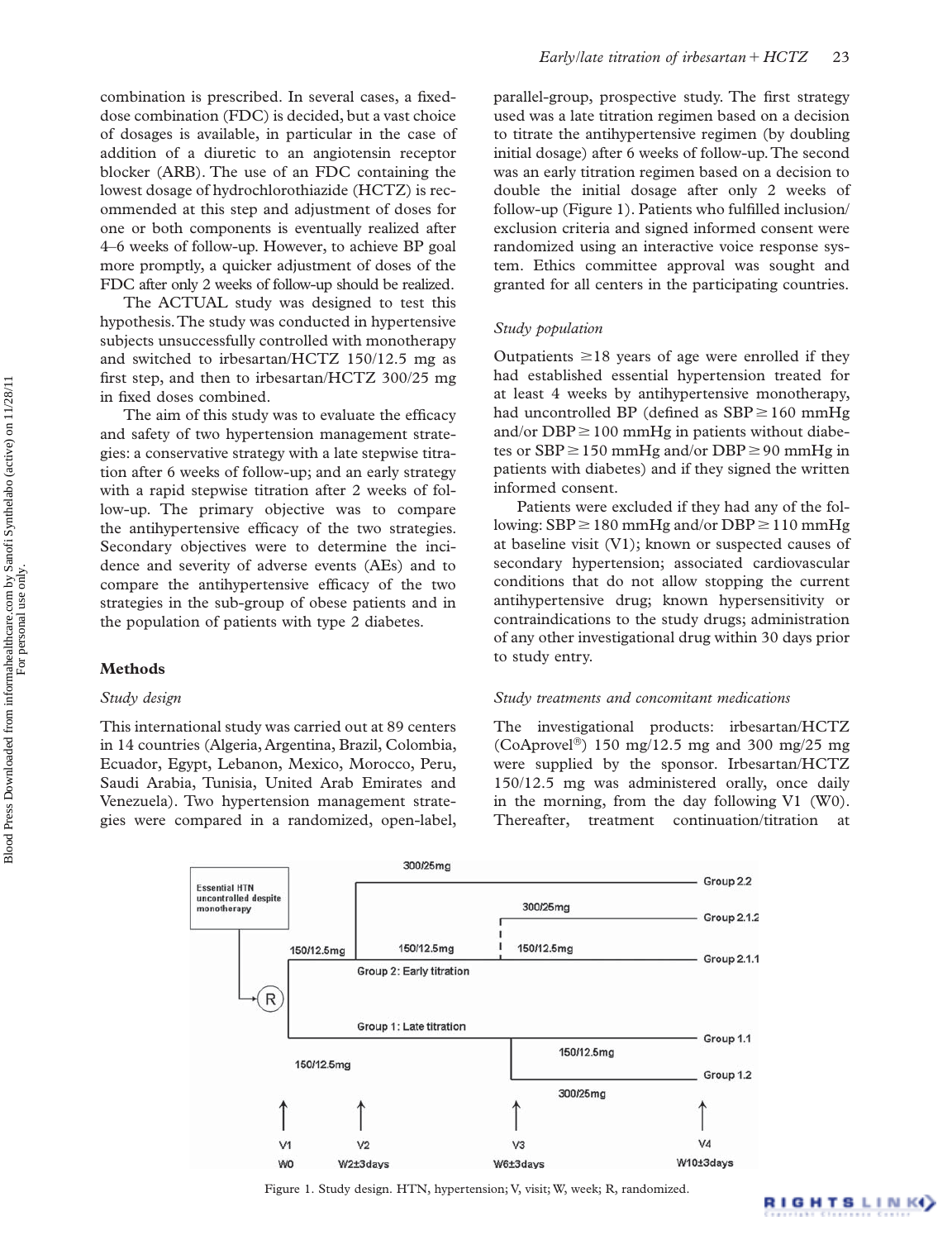each visit was as per the study design (Figure 1). Concomitant antihypertensive drugs were not permitted during the study.

#### *Study assessments*

Office BP measurement was taken manually using OMRON<sup>®</sup> 7 series (OMRON Healthcare, Kyoto, Japan) – a printer-equipped, semiautomatic, digitized, validated electronic device  $-$  provided to the investigator at the beginning of the study. BP measurements were made between 07:00 and 11:00 with no treatment taken on the morning of the visit. All BP measurements were obtained in a seated position after 5 min rest. Mean SBP and DBP were calculated based on three measurements made at 1-min intervals.

Laboratory assessments of serum sodium, potassium and creatinine values were done by a local laboratory at least 3 days prior to  $V2$  (W2),  $V3$  (W6) and V4 (W10).

#### *Statistical analysis*

Sample size was calculated using nQuery Advisor<sup>®</sup> 6.01 (Statistical Solutions Ltd, Cork, Ireland). Using a two-group *t*-test with a two-sided significance level of 0.05, a sample size of 296 in each group would have 80% power to detect a clinically relevant difference of 3 mmHg between the means of SBP between the groups, assuming that the common standard deviation (SD) is 13 mmHg. To take into account an attrition rate of 10%, 658 patients (329 per study arm) were to be randomized.

Efficacy analyses were carried out in intentto-treat (ITT) population. AEs were described by treatment groups in the full analysis set. Continuous variables were summarized using number of documented patients, number of missing data, mean, SD, minimum, maximum and median. Categorical variables were summarized using numbers and percentages. The change of mean SBP and mean DBP between V1 (W0) and V4 (W10) was studied in a covariance analysis model (ANCOVA), adjusted by SBP or DBP at randomization, respectively. The treatment effect test was a two-sided one with a Type-I error equal to 5%. The percentage of controlled patients at W10 was compared between the groups using the Fisher's exact test. Same analyses were conducted for the BP changes between V1 (W0) and V3 (W6) and for the percentage of controlled patients at V3 (W6).

#### **Results**

#### *Baseline and demographic characteristics*

Between June 16, 2008 and April 14, 2009, 832 patients were randomized. Demographics and

baseline characteristics of ITT population  $(n = 795)$ are presented in Table I. About 54.6% patients were less than 60 years old. The most common comorbidities were dyslipidemia and type 2 diabetes. The most commonly prescribed previous antihypertensives were angiotensin-converting enzyme (ACE) inhibitors, ARBs and calcium-channel blockers.

#### *Change in BP from baseline to week 6 and week 10*

On average, SBP decreased by 31.0 mmHg in the late and 29.5 mmHg in the early titration group, between W0 and W10. Results of ANCOVA showed an adjusted mean difference of 1.48 mmHg (95% CI  $-$  0.50 to 3.45), which was not significant  $(p = 0.14)$ .

On average, DBP decreased by 14.5 mmHg in the late and 14.1 mmHg in the early titration group, between W0 and W10. Results of ANCOVA showed an adjusted means difference of  $-0.12$ mmHg (95% CI $-1.27$  to 1.02), which was not significant ( $p = 0.83$ ).

Whereas changes in SBP and DBP at W6 were statistically significant, no significant difference was noted in the change of SBP or DBP at W10 (Table II).

Similar results were seen in per-protocol (PP) population.

#### *BP control at week 6 and week 10*

The proportion of controlled patients  $(BP<140/90$ mmHg) at W6 was 56.5% in the late and 65.4% in the early titration group ( $p < 0.05$ ). The proportion of controlled patients at W10 was 70.9% in the late and 66.2% in the early titration group. Table III shows the proportion of controlled patients, taking into account the recommended goal for subjects with diabetes (SBP  $<$  130 mmHg and DBP  $<$  80 mmHg). Similar results were seen in the PP population.

## *Antihypertensive effi cacy of irbesartan/HCTZ combination in obese patients and patients with diabetes*

Between W0 and W10, mean SBP decreased by 29.6 mmHg in obese  $(BMI > 30 \text{ kg/m}^2)$  and 30.6 mmHg in non-obese (BMI  $\leq$  30 kg/m<sup>2</sup>) patients  $(p = 0.48, ANCOVA)$ , whereas mean DBP decreased by 14.6 mmHg in obese and 14.1 mmHg in nonobese patients ( $p = 0.06$ , ANCOVA). The proportion of controlled patients (SBP $<$ 140 mmHg and  $DBP < 90$  mmHg) at W10 was 69.8% in obese and 67.7% in non-obese patients. The proportion of controlled patients at W10, taking into account the recommended goal for subjects with diabetes (SBP 130 mmHg and DBP  $< 80$  mmHg), was 59.7% in obese and 61.5% in non-obese patients.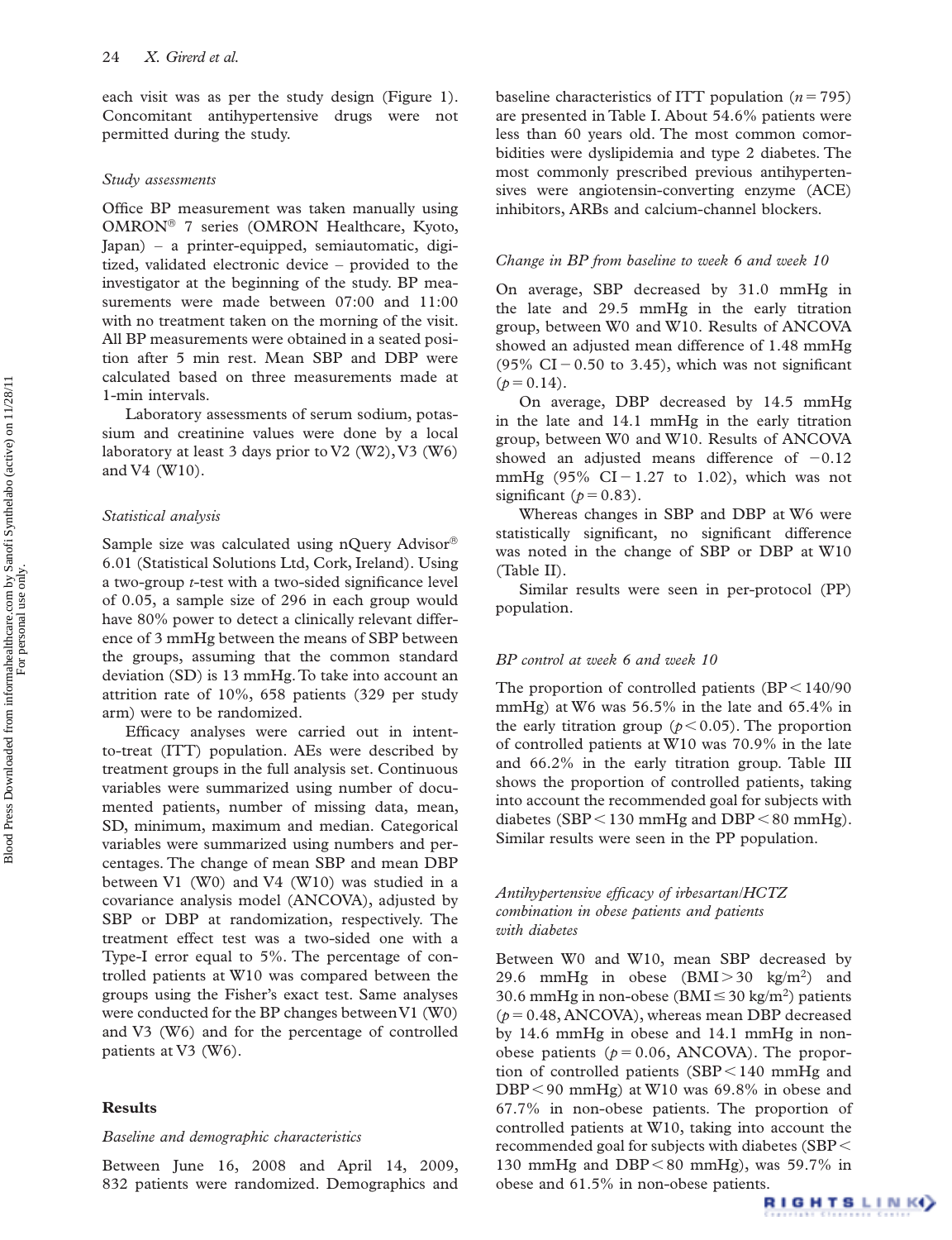Table I. Baseline and demographic characteristics of the intent-to-treat population.

| Parameter                                                   | Late titration group, $n = 405$ | Early titration group, $n = 390$ | All, $n = 795$ |  |
|-------------------------------------------------------------|---------------------------------|----------------------------------|----------------|--|
| Age in years, mean (SD)                                     | 57.60 (11.79)                   | 57.89 (12.08)                    | 57.74 (11.93)  |  |
| Males, $n$ (%)                                              | 152 (37.5)                      | 168(43.1)                        | 320 (40.3)     |  |
| Weight in kg, mean (SD)                                     | 77.45 (16.92)                   | 79.02 (15.65)                    | 78.22 (16.32)  |  |
| BMI in $\text{kg/m}^2$ , mean (SD)                          | 29.44 (4.85)                    | 29.87 (5.17)                     | 29.65(5.01)    |  |
| WC in cm, mean (SD)                                         | 99.47 (12.48)                   | 100.83 (13.33)                   | 100.13 (12.91) |  |
| Abdominal obesity, $n$ (%)                                  | 278 (69.2)                      | 251(65.0)                        | 529 (67.1)     |  |
| Vital signs                                                 |                                 |                                  |                |  |
| Systolic BP in mmHg, mean (SD)                              | 162.44 (8.97)                   | 162.12(9.16)                     | 162.28 (9.06)  |  |
| Diastolic BP in mmHg, mean (SD)                             | 95.87 (8.20)                    | 95.00 (8.99)                     | 95.44 (8.60)   |  |
| Heart rate in beats/min, mean (SD)                          | 75.92 (11.56)                   | 75.31 (11.33)                    | 75.62 (11.44)  |  |
| Cardiovascular risk factors and comorbidities, $n$ (%)      |                                 |                                  |                |  |
| Angina                                                      | 13(3.2)                         | 15(3.8)                          | 28(3.5)        |  |
| Atrial fibrillation/flutter                                 | 6(1.5)                          | 5(1.3)                           | 11(1.4)        |  |
| Current smoking ( $\geq$ 5 cigarettes/day, $\geq$ 6 months) | 32(7.9)                         | 21(5.4)                          | 53 (6.7)       |  |
| Dyslipidemia                                                | 121 (29.9)                      | 114 (29.2)                       | 235 (29.6)     |  |
| Myocardial infarction                                       | 5(1.2)                          | 4(1.0)                           | 9(1.1)         |  |
| Peripheral arterial disease                                 | 5(1.2)                          | 5(1.3)                           | 10(1.3)        |  |
| Stroke/transient ischemic attack                            | 11(2.7)                         | 14(3.6)                          | 25(3.1)        |  |
| Type 2 diabetes                                             | 83 (20.5)                       | 95 (24.4)                        | 178 (22.4)     |  |
| Previous antihypertensive treatment, $n$ (%)                |                                 |                                  |                |  |
| ACE inhibitors                                              | 146 (36.0)                      | 155 (39.7)                       | 301 (37.9)     |  |
| Angiotensin II receptor blocker                             | 99 (24.4)                       | 78 (20.0)                        | 177 (22.3)     |  |
| Calcium-channel blocker                                     | 77 (19.0)                       | 75(19.2)                         | 152(19.1)      |  |
| Beta blocker                                                | 64 (15.8)                       | 56 (14.4)                        | 120(15.1)      |  |
| Diuretic                                                    | 17(4.2)                         | 23(5.9)                          | 40(5.0)        |  |
| Renin inhibitor                                             | 0(0.0)                          | 1(0.3)                           | 1(0.1)         |  |
| Others                                                      | 1(0.2)                          | 1(0.3)                           | 2(0.3)         |  |
| Missing                                                     | 1(0.2)                          | 1(0.3)                           | 2(0.3)         |  |

SD, standard deviation; BMI, body mass index; WC, waist circumference; BP, blood pressure; ACE, angiotensin converting enzyme.

Mean SBP decreased by 26.0 mmHg in patients with diabetes and 31.5 mmHg in patients without diabetes, between W0 and W10  $(p < 0.001,$ ANCOVA). Mean DBP decreased by 11.8 mmHg in patients with diabetes and 15.0 mmHg in patients without diabetes, between W0 and W10 ( $p = 0.30$ , ANCOVA). The proportion of controlled patients at W10, was 31.7% in patients with diabetes, taking into account the recommended goal for subjects with diabetes (SBP  $<$  130 mmHg and DBP $<$  80 mmHg) and 69.4% in patients without diabetes  $(p < 0.0001)$ . Similar results were seen in the PP population.

#### *Safety evaluation*

The safety population included 804 patients (408 in the late and 395 in the early titration group). The

mean laboratory values of serum sodium, potassium and creatinine remained stable between W2 and W10 in both groups.

At least one treatment-related AE (TRAE) was reported in 177 (22.0%) patients. Of these, 30 (3.7%) had at least one TRAE leading to permanent discontinuation of the study drug (27 AEs, two lack of efficacy, one lost to follow-up), and 57 (7.1%) had at least one TRAE possibly related to the study drug (31 in the late vs 26 in the early titration group). There were no significant differences between the groups for TRAEs. TRAEs reported by at least 0.5% of the safety population are presented in Figure 2.

Sixteen serious AEs (SAEs) were reported in 13  $(1.6\%)$  patients, with a significantly higher proportion in the early (10, 2.5%) than in the late titration group  $(3, 0.7\%)$   $(p < 0.05)$ . The most frequent

|  |  |  |  |  | Table II. Change in BP (ANCOVA model) from baseline in the intent-to-treat population. |  |
|--|--|--|--|--|----------------------------------------------------------------------------------------|--|
|--|--|--|--|--|----------------------------------------------------------------------------------------|--|

| Parameter                        | Late titration group,<br>$n = 405$ | Early titration group,<br>$n = 390$ | Adjusted means of estimated BP<br>difference between early and late<br>titration groups | $p$ -value<br>(ANCOVA) |
|----------------------------------|------------------------------------|-------------------------------------|-----------------------------------------------------------------------------------------|------------------------|
| SBP change from W0 to W6 (LOCF)  | $-26.34(17.37)$                    | $-28.78(15.45)$                     | $-2.50$                                                                                 | 0.0204                 |
| DBP change from W0 to W6 (LOCF)  | $-11.68(10.32)$                    | $-13.43(10.38)$                     | $-2.20$                                                                                 | 0.0004                 |
| SBP change from W0 to W10 (LOCF) | $-31.02(16.15)$                    | $-29.51(15.80)$                     | 1.48                                                                                    | 0.1423                 |
| DBP change from W0 to W10 (LOCF) | $-14.46(10.18)$                    | $-14.12(10.06)$                     | $-0.12$                                                                                 | 0.8313                 |

BP, blood pressure; ANCOVA, analysis of covariance; SBP, systolic blood pressure; W0, week 0; W6, week 6; LOCF, last observation carried forward; DBP, diastolic blood pressure; W10, week 10. Adjusted means difference=Adjusted mean SBP or DBP change for early titration−Adjusted mean SBP or DBP change for late titration. The following factors were included in the model: treatment group, SBP or DBP at W0, pulse pressure at W0 in class and the region as fixed effects, and the centre as random effect.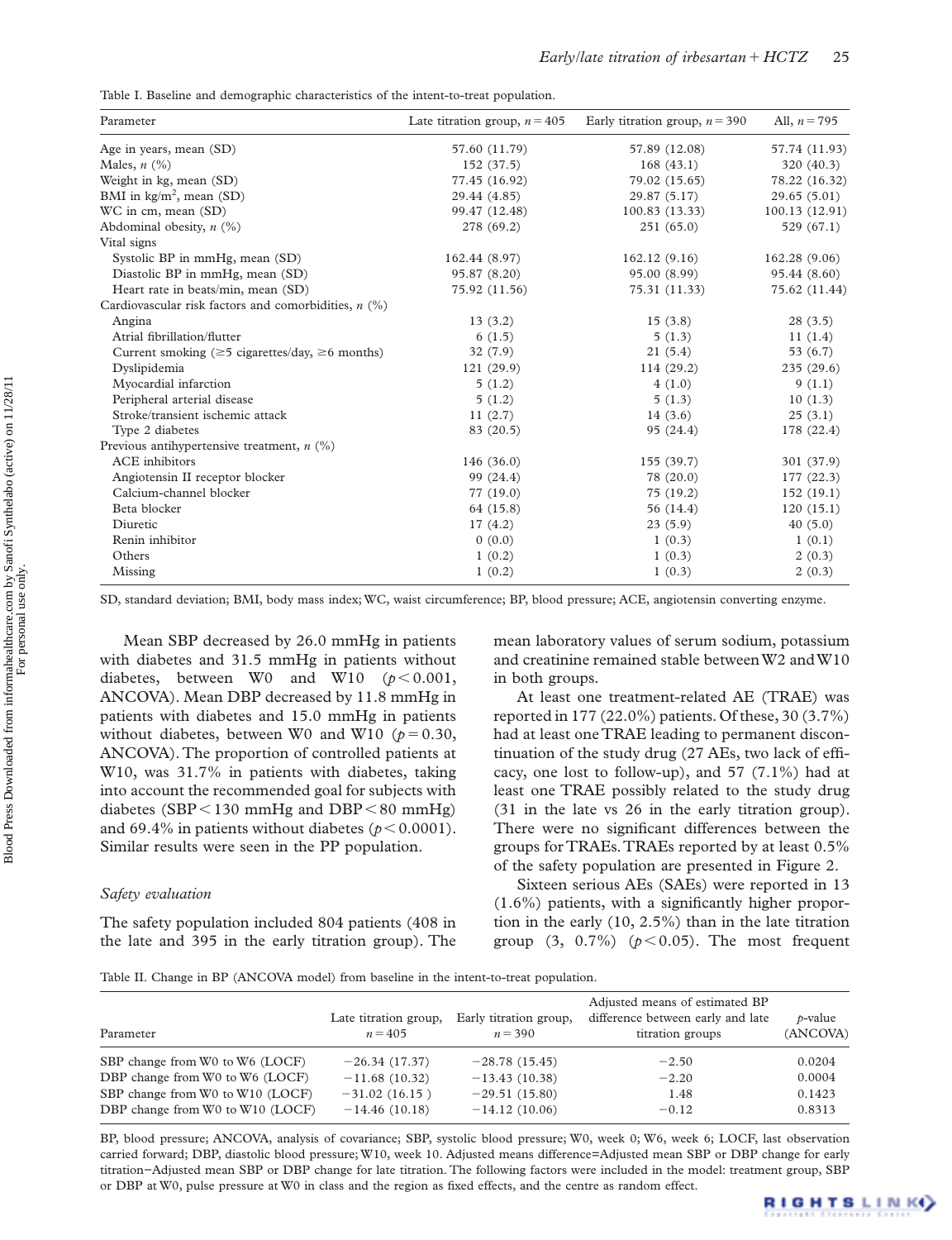|  |  |  |  |  |  |  |  | Table III. BP control at week 6 and week 10 in the intent-to-treat population. |  |
|--|--|--|--|--|--|--|--|--------------------------------------------------------------------------------|--|
|--|--|--|--|--|--|--|--|--------------------------------------------------------------------------------|--|

| Parameter                                             | Controlled patients<br>in the late titration<br>group, $n = 405$ | Controlled patients<br>in the early titration<br>group, $n = 390$ | Odds ratio | 95% Wald<br>confidence<br>interval | $p$ -value |
|-------------------------------------------------------|------------------------------------------------------------------|-------------------------------------------------------------------|------------|------------------------------------|------------|
| At W6, $n$ $(\%)$                                     |                                                                  |                                                                   |            |                                    |            |
| All patients <sup>a</sup>                             | 229 (56.5)                                                       | 255(65.4)                                                         | 1.451      | $(1.081 - 1.947)$                  | 0.0132     |
| Taking BP goal for diabetes into account <sup>b</sup> | 208(51.4)                                                        | 214 (54.9)                                                        | 1.149      | $(0.866 - 1.525)$                  | 0.3350     |
| Controlled patients at W10, $n$ (%)                   |                                                                  |                                                                   |            |                                    |            |
| All patients <sup>a</sup>                             | 287 (70.9)                                                       | 258 (66.2)                                                        | 0.774      | $(0.568 - 1.057)$                  | 0.1068     |
| Taking BP goal for diabetes into account <sup>b</sup> | 259 (64.0)                                                       | 225(57.7)                                                         | 0.757      | $(0.566 - 1.012)$                  | 0.0600     |

BP, blood pressure; W6, week 6; W10, week 10.  $A$ ll patients' BP goal: SBP < 140 mmHg and DBP < 90 mmHg.  $b$ Patients without diabetes BP goal: SBP < 140 mmHg and DBP < 90 mmHg; patients with diabetes BP goal : SBP < 130 mmHg and DBP < 80 mmHg.

SAEs belonged to the following system organ classes: cardiac disorders and nervous system disorders. No deaths were reported.

## **Discussion**

The ACTUAL study showed that in hypertensive subjects uncontrolled with monotherapy and switched to irbesartan/HCTZ combination, after 10 weeks of follow-up, an early regimen with titration after 2 weeks provides similar BP decrease and control rate to a late regimen with titration after 6 weeks. Both strategies achieved target BP in about 60% patients; however, because serious adverse effects were observed more frequently with early titration, to double the dosage of a FDC after 2 weeks of follow-up seems unreasonable.

Our primary objective was to evaluate the antihypertensive efficacy of a stepwise titration strategy using irbesartan/HCTZ FDC in hypertensive subjects uncontrolled by monotherapy. Our results highlight that the mean decrease in SBP/DBP at W10 was  $-31.0/-14.5$  mmHg in the late and  $-29.5/- 14.1$  mmHg in the early titration group. This antihypertensive effect is higher than the mean decrease in SBP/DBP described in studies of irbesartan/HCTZ FDC in patients failing on monotherapy  $(4-11)$ . In an Asian study, patients received FDC irbesartan/HCTZ 150/12.5 mg for 2 weeks, with rapid titration to 300/12.5 mg (after 2 weeks) and 300/25 mg (after 4 weeks), if required. After 8 weeks, the mean reduction was 22.0/16.1 mmHg  $(12)$ . Thus, our results confirm the efficacy of irbesartan/HCTZ combination in patients failing on monotherapy, and favor the implementation of current hypertension management guidelines indicating monotherapy as the initial treatment for mild BP elevation followed by combination therapy if the BP goal is not achieved (3).

The ACTUAL study was designed to evaluate the efficacy and safety of an early titration regimen



Figure 2. Treatment-related adverse events by system organ class and preferred term according to randomization group – safety population. <sup>∗</sup>One patient with missing randomization group. TRAE, treatment-related adverse events.

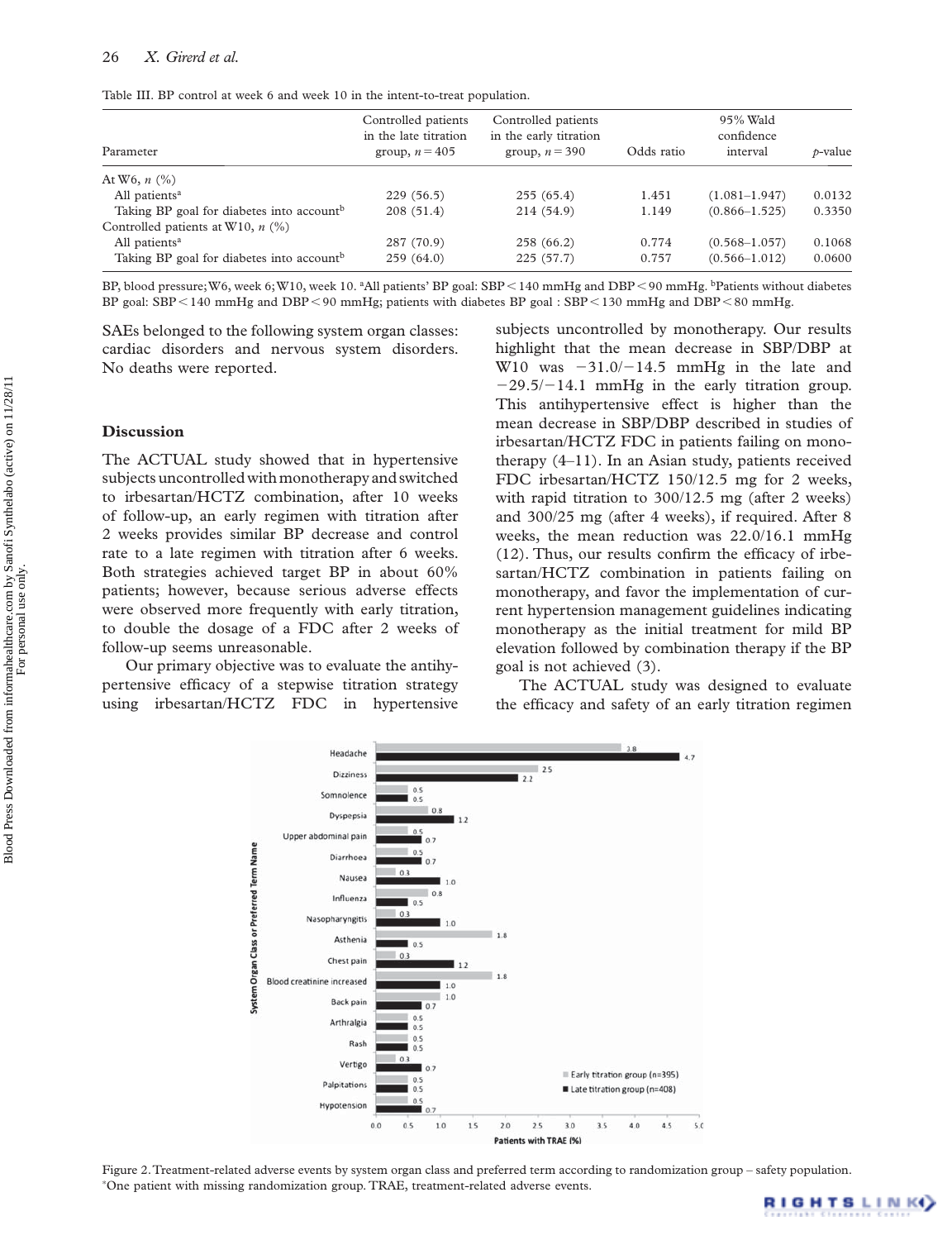based on a decision to titrate the antihypertensive regimen (by doubling initial dosage) after 2 weeks of follow-up. Our results indicate that in the ITT population, both groups had similar mean decrease of BP and proportion of controlled patients at W10. However, the mean BP decrease was significantly higher at W6 in the early than in the late titration group and the proportion of controlled patients at W6 was significantly higher in the early than in the late titration group (65.4% vs 56.5%). Thus, our results suggest that early titration enables earlier BP decrease and BP control, although the final BP decrease and BP control are comparable with late titration. Our results are not consistent with another study in which participants were randomized either to a fast (every 2 weeks) or slow (every 6 weeks) drug titration. Results indicated that slower dose escalation of an ACE inhibitor provided higher BP control rates than more rapid drug dose escalation (13).

The safety records of the effects of an early titration strategy based on the doubling, after 2 weeks of follow-up, of the initial dosage of irbesartan/HCTZ 150/12.5 mg combination is an important result of our study. In this population, at least one TRAE was reported in 22.0% patients, though there were no significant differences between early and late groups for TRAEs. Sixteen SAEs were reported in 13 (1.6%) patients, with a significantly higher proportion in the early (2.5%) than in the late titration group (0.7%)  $(p<0.05)$ . The global rate of SAEs in the ACTUAL study (1.6%) was similar to that described in the INCLUSIVE study (1.0%) (7). Our results are consistent with the study in which participants were randomized either to a fast (every 2 weeks) or slow (every 6 weeks) drug titration (13). A similar proportion of patients in the two groups experienced AEs (10.8% in slow vs 10.7% in fast group). Nevertheless, the frequency distribution of AEs differed by severity between the two treatments groups and the slow group experienced fewer severe (21% vs 12%) and more mild (52% vs 39%) AEs than the fast titration group.

Safety and tolerability are of paramount importance, as aggressive antihypertensive drug therapy can be associated with hypotension, syncope, headache and hypokalemia. Higher doses (25 mg/day) of HCTZ may provide additional BP control but may be associated with increased incidence of AEs, especially metabolic effects (14). However, irbesartan tends to ameliorate the dose-related biochemical abnormalities associated with HCTZ alone (15). In the current study, no clinical side effects or significant metabolic changes were observed after 10 weeks. Studies of FDCs of other ARBs with high-dose  $(25 \text{ mg/day})$  HCTZ have also shown better efficacy of the combinations without compromising the safety  $(16,17)$ .

The early strategy evaluated in the ACTUAL study of assessing BP responses after 2 weeks and, if the BP reduction is inadequate, to double the drug dose, is not supported by our findings. Irrespective of our findings, however, it is imperative to deliberate on the following question: what is the benefit of more rapid BP lowering? Most patients with hypertension, especially those having stage 1 or 2 BP elevations, are at risk of BP-related complications over the years. Additionally, the benefits of rapid BP lowering/normalization have not been well defined. The 2007 ESH/ESC guidelines recommend achieving the BP goal more promptly in hypertensive patients who have high initial BP or are classified as being at high/very high cardiovascular risk (3). This recommendation is justified by a *post hoc* analysis of the VALUE trial (18), but these data obviously are not compelling enough to establish the advantage of early BP control, because there is a possibility that the immediate responders were at a lower cardiovascular risk, and hence, had a more prompt reduction in BP with treatment. To validate the benefit of rapid BP lowering, an appropriate morbidity–mortality trial should be conducted comparing earlier BP control to later control. Although, the ACTUAL study is not a morbidity-mortality trial, our results are suggestive of a slower drug escalation strategy, as recommended in the guidelines, until valid benefits of rapid (over a few weeks) reduction of BP are established.

The ACTUAL study has some limitations. Despite randomization, patients of the early titration arm presented slightly more severity criteria than the late titration arm. These small differences may have an impact on the mean decrease of SBP/DBP and on the proportion of controlled patients. The active treatment period was relatively short (10 weeks), allowing only short-term evaluation of efficacy and tolerability.

In conclusion, our findings suggest that in hypertensive subjects uncontrolled with monotherapy and switched to irbesartan/HCTZ combination, a rapid drug dose titration strategy not only does not yield tangible improvements in BP control after 10 weeks of treatment, but rather is associated with less desirable outcomes on potentially important safety profile parameters. While the ACTUAL study does not permit any definitive conclusions to be drawn, our results suggest, in the absence of any proven benefit from rapid BP lowering accomplished over a few weeks, a slower drug dose titration strategy as recommended in the guidelines seems reasonable.

#### **Acknowledgements**

Bristol-Myers Squibb Company was responsible for the worldwide safety database for irbesartan/HCTZ.

Editorial support for preparing this manuscript was provided by Dr Sujata Shah, Ms Anahita Gouri, and Mr Satyendra Shenoy of sanofi-aventis (India).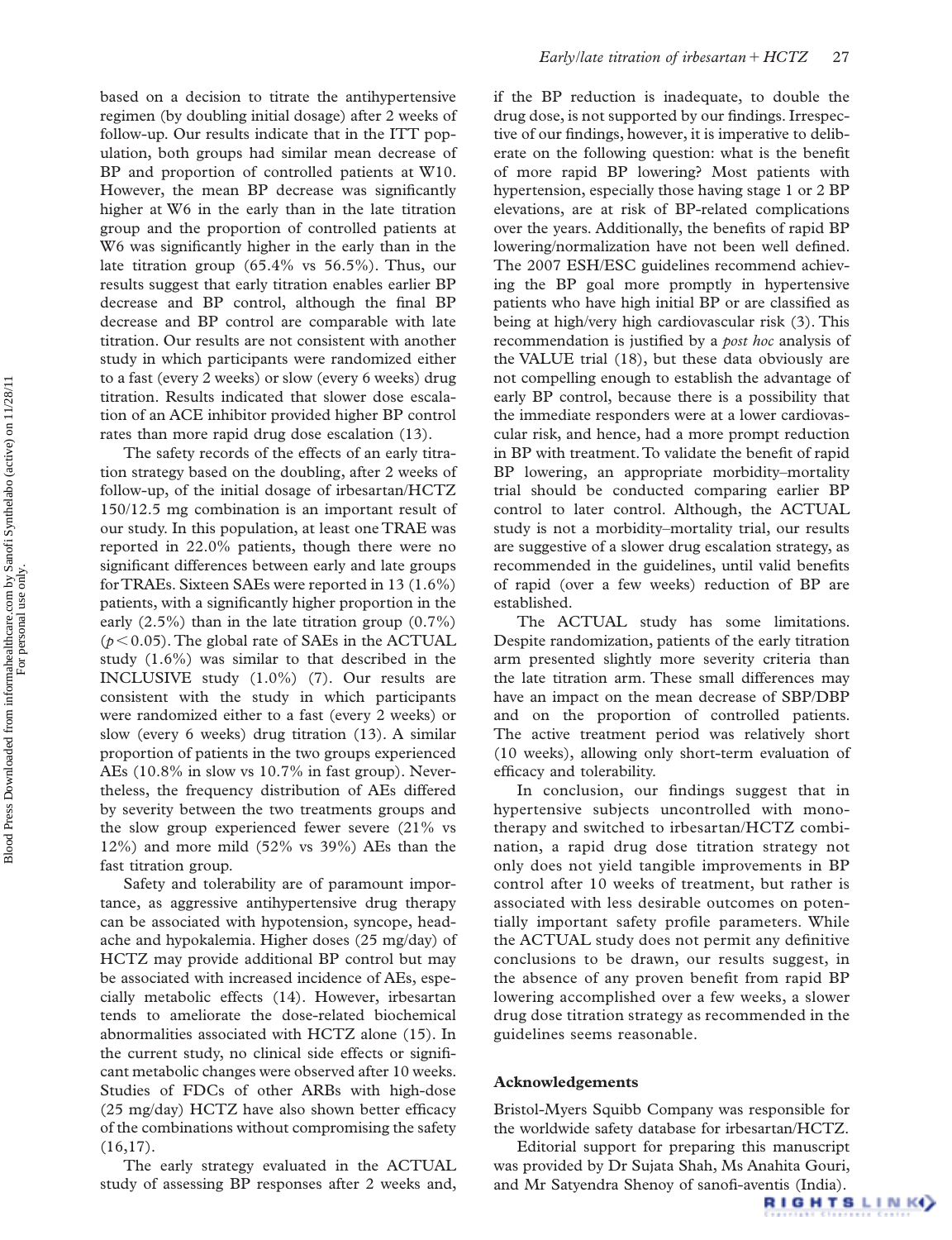The study protocol was prepared by Dr Nathalie Genes, who was employed by sanofi-aventis.

We would like the following investigators, who participated in the ACTUAL Study: *Algeria:* Nora Henine, Brahim Kichou, Belkacem Benbouabdallah, Mohamed Foughali, Abdelmounène Mekarnia, Zahoua Belkadi, Boudfer and Benkouar; *Argentina:* Claudio Rodolfo Majul, Hugo Daniel Sanabria, Daniel Leonardo Piskorz, Ricardo Gabriel López Santi, Marcelo Orías, Carlos Alberto Mario Borrego, Olga Beatriz Liliana Paéz, Pablo Alejandro Puleio, Miguel Visser, Cesar Javier Zaidman, Miguel Aron Cartía, Luis Esteban Keller, Carlos Enrique Lamas, María Rosa Siegel, Hugo Gabriel Tonín, Graciela Rosana Reyes, Pablo Gabriel Romia, Julio Oscar Bono, Patricia M. Flammia, Pablo Antonio Novoa, Eduardo Moreyra, Viviana Elizabeth Arias, María Victoria Borrego and Hector Ballestero; *Brazil:* Décio Mion Jr., Celso Amodeo, Fernando Almeida, Hilton Chaves, José Saraiva, Osvaldo Kohlmann, Paulo Jardim, Wille Oigman, Katia Ortega, Murilo Coelho, Carolina Gonzaga, Márcio Sousa, Maria Valéria Pavan, José Roberto Silva, Maria Helena Vidotti, Frida Plavnik, Marcelo Uehara, Thiago Jardim, Weimar Souza and Mário Fritsch; Colombia: Julio Cesar Duran, Miguel Urina, Alonso Merchan, Carlos Silva, Andres Almanzar, Jose Balaguera and Stase Slotkus; *Ecuador: Mayra Sánchez, Carlos Chacón, Alfredo* Luna and Luis Falconí; *Egypt:* Ramez Raouf Guindy, Sameh Mohamed Shaheen, Hossam El-Din Ghanem El-Hossary, Hossam Ibrahim Kandil, Ahmed Shawky El-Serafy, Ahmed Ashraf Eissa, Mohamed Abd El-Lateef Khaleel and Yasser Abd El-Hameed Sharaf; *Lebanon:* Adel Berbari, Roland Kassab, Georges Ghanem, Chaouki Abdallah, Samer Kabbani, Georges Badawi, Antoine Sarkis and Rabih Azar; *Mexico:* Miguel Esteban Estrella Garza, Joel Rodríguez Saldaña, Jorge Carrillo Calvillo, Ricardo Alvarado Ruiz, Fernando Antonio Reyes Cisneros, Raúl Gerardo Velasco Sánchez, Edmundo Alfredo Bayram Llamas, René Narvaez David, Eduardo Santiago Uruchurtú Chavarín, Osvaldo Corona, Gregorio Magno Fernández, Hugo López, Marco Antonio Morales de Teresa, José Luis Leiva Pons, Natalia Nikitina, Paulina Sida Pérez, Francisco Javier Robles, Roberto Orozco and Joel Dorantes García; Morocco: Saadia Abir, Said Chraibi, Hafid Akoudad, Laila Azzouzi and Ikram Lahlou; *Peru:* José Tordoya, Carlos Chavez, Walter Yañez, Mario Carrión, Juan Urquiaga, Victor Herrera, Javier Chumbe and Yudi Roldan; *Saudi Arabia:* Abdulrahman Ziada, Ibrahim Wasfy, Mohamed Said El Nazer, Yousef Maleeh, Hesham Yehia and Samy Abdel Rahman; *Tunisia:* Lotfi Slimen, Habib Haouala, Ali Ben Khalfalla, Faouzi Maatouk, Samir Kammoun, Salem Kachboura, Lahidheb Dhaker, Saidi Imen, Othman Salah, Gommidh Mehdi, Samia Chaouachi, Hamrouni Mounir, Leila Abid, Faten Triki and Chine Samira; *United Arab Emirates:* Al Mahmeed,

Binbrek, Agrawal, Sabry, Misra and Munther; and *Venezuela:* Gloria Vergara, Lempira Guevara, Luis López Gómez, Andrés Carmona, Aaron Cohen, Carlos Mogollón and José Félix Oletta.

## **Information about previous presentations of the work presented in the article**

None.

#### **Sources of support**

The ACTUAL study was sponsored by sanofi-aventis.

## **Conflict of interest statement**

Professor Xavier Girerd received honorarium from sanofi-aventis, Daiichi-Sankyo, IPSEN, Novartis Pharma, and Boehringer Ingelheim France during the past 3 years. Dr Joseph Aoun is employed by sanofi-aventis. Dr David Rosenbaum declared no financial disclosure.

## **Clinical Trials Registry (clinicaltrials.gov) Number**

NCT00708344

#### **References**

- 1. Kearney PM, Whelton M, Reynolds K, Muntner P, Whelton PK, He J. Global burden of hypertension: Analysis of worldwide data. Lancet. 2005;365:217 – 223.
- 2. Egan BM, Zhao Y, Axon RN. US trends in prevalence, awareness, treatment, and control of hypertension, 1988-2008. JAMA. 2010;303:2043-2050.
- 3. Mancia G, De Backer G, Dominiczak A, Cifkova R, Fagard R, Germano G, et al. 2007 Guidelines for the Management of Arterial Hypertension: The Task Force for the Management of Arterial Hypertension of the European Society of Hypertension (ESH) and of the European Society of Cardiology (ESC). J Hypertens. 2007;25:1105-1187.
- 4. Bobrie G, Delonca J, Moulin C, Giacomino A, Postel-Vinay N, Asmar R. A home blood pressure monitoring study comparing the antihypertensive efficacy of two angiotensin II receptor antagonist fixed combinations. Am J Hypertens. 2005;18:1482 – 1488.
- 5. Coca A, Calvo C, Sobrino J, Gomez E, Lopez-Paz JE, Sierra C, et al. Once-daily fixed-combination irbesartan 300 mg/ hydrochlorothiazide 25 mg and circadian blood pressure profile in patients with essential hypertension. Clin Ther. 2003; 25:2849-2864.
- 6. Cushman WC, Neutel JM, Saunders E, Bakris GL, Ferdinand KC, Ofili EO, et al. Efficacy and safety of fixed combinations of irbesartan/hydrochlorothiazide in older vs younger patients with hypertension uncontrolled with monotherapy. Am J Geriatr Cardiol. 2008;17:27-36.
- 7. Neutel JM, Saunders E, Bakris GL, Cushman WC, Ferdinand KC, Ofili EO, et al. The efficacy and safety of low- and high-dose fixed combinations of irbesartan/hydrochlorothiazide in patients with uncontrolled systolic blood pressure on monotherapy: The INCLUSIVE trial. J Clin Hypertens (Greenwich). 2005;7:578-586. RIGHTSLINKO